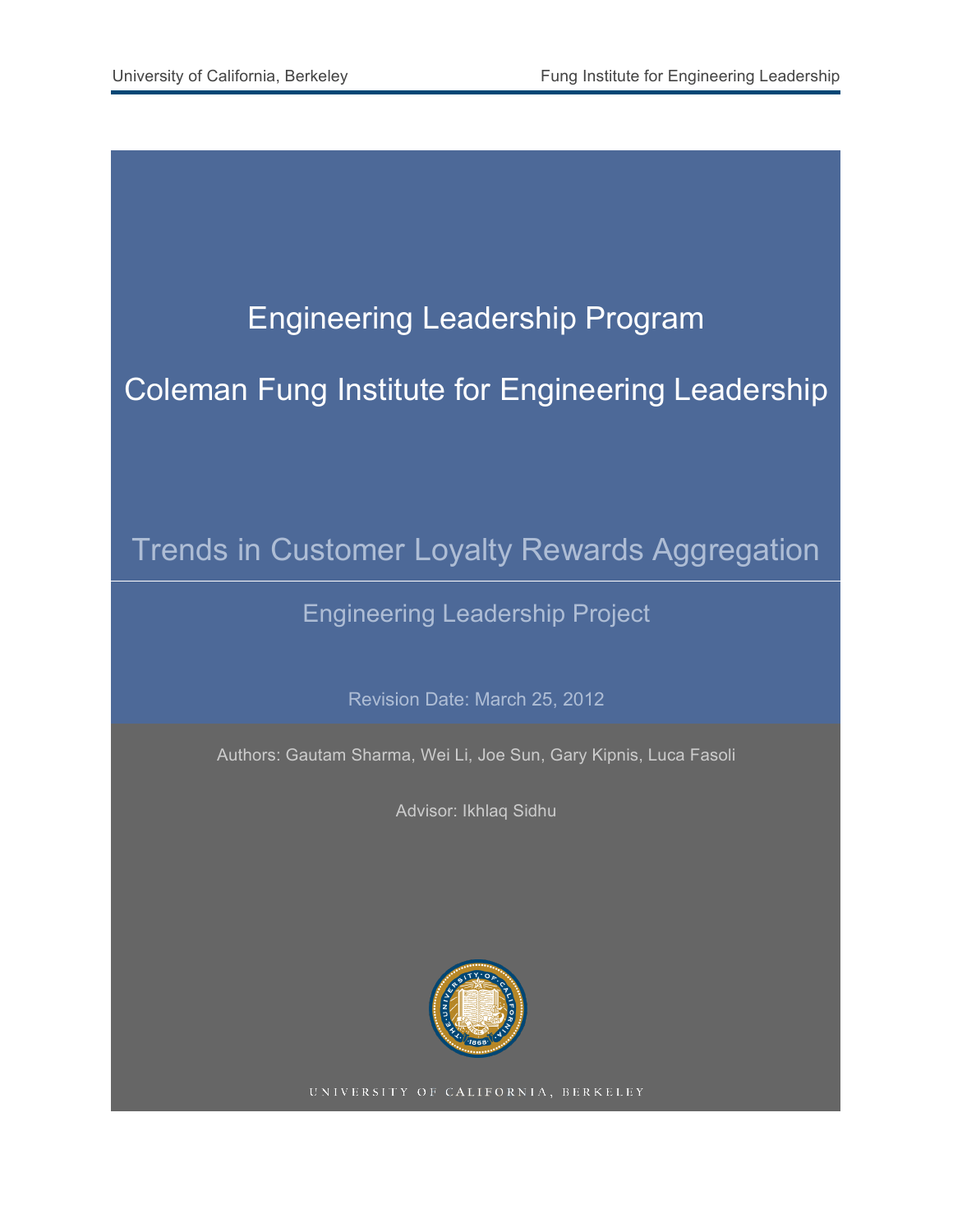### Abstract

Customer loyalty rewards industry has come a long way since the loyalty programs were first launched three decades ago in US. The loyalty rewards programs have become ubiquitous encompassing reward points and frequent flyer miles programs sponsored by almost every business sector including credit card companies, airlines, hotels, retail stores, and restaurant chains. However, the proliferation of reward programs has made it very difficult for consumers to manage multiple programs and navigate complex redemption policies. The net result is that a large quantity of reward points and miles are unused reducing the efficiency and benefit of the programs for both consumers and the rewards program originators. These challenges have created the need for loyalty "reward-aggregators" to address these pain points in the rewards industry. A new batch of "rewardaggregators" have emerged to primarily help the consumers manage and track reward points and miles from multiple reward programs. In this report, we will look at the overall loyalty rewards market in US, list and analyze current players in this new rewards-aggregator industry, and try to forecast the trends in this space. We believe that the scale of the loyalty rewards market and the challenges for consumers and the reward-issuers will drive the industry to form more collaborative ecosystem where reward points can be used as a "currency" for purchases within the system. Reward-aggregators which can create this infrastructure and build the necessary array of partnerships will most likely be major winners in this space.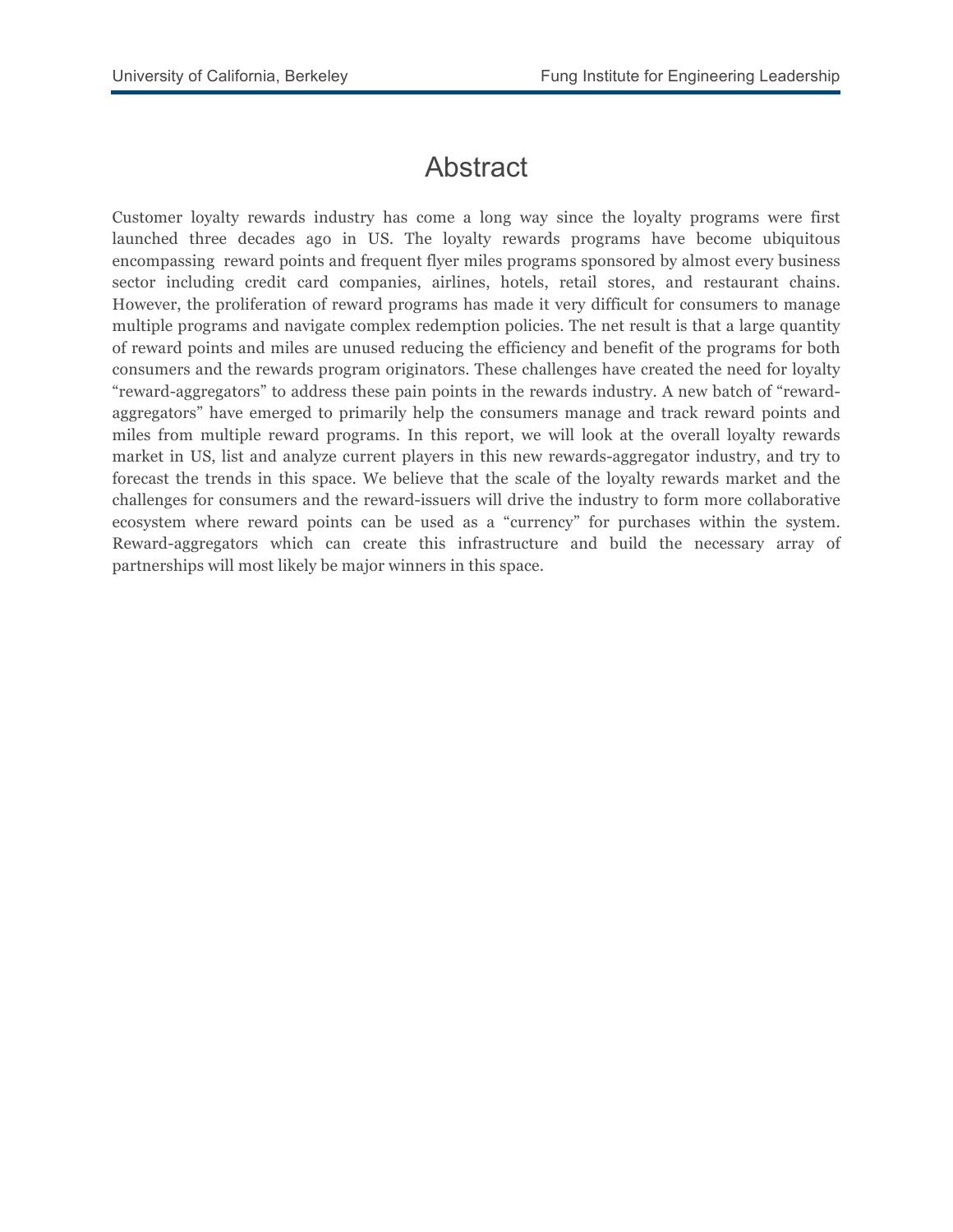## 1. Problem Space: Challenges in Loyalty Program Industry

Loyalty programs memberships in US exceeded 2 billion or about 18 per household in 2010, and have more than doubled since 2000. In the hope of gaining customer loyalty virtually every company offers some sort of loyalty and/or membership points. This has created a large proliferation of programs and has created challenges for the consumer, who fails to appreciate the value of many of them [Stauss2005].

According to a statistic published by Colloquy.com [Coll2011] only 46% of the 2 billion memberships are active (an active membership is defined as one with at least one transaction within a year). The reasons for inactive memberships can be attributed to various causes, as listed below:

- Existence of too many programs to manage
- Complex redemption policies with numerous rules and constraints
- Slow reward accrual rate
- Difficulties in merging points across different systems

For companies who offer loyalty programs this has severe implication on the usefulness of these programs to attract and retain customers and to achieve brand differentiation. How can a company create or improve its loyalty program so that it is not simply another one of the inactive ones in the consumer hand? Despite pervasiveness of such loyalty programs in practice, their effectiveness is still a much debated issue in both academic and managerial literature [Dorotic2011].

We believe the problems faced by the consumers, coupled with the inability of many companies to differentiate their loyalty programs is leading to a very dynamic environment that is fostering a number of innovations and new developments in this space

# 2. Opportunities: Customer Loyalty Programs Market

To further understand the potential opportunities presented by this problem, let's look at other aspects the market size and condition, as well as the backdrop of consumer behavior and technology trends.

#### 2.1 Total Addressable Market Size

While there is no standard way to estimate the value of a point due to the variety of programs, a survey of major programs puts the value of a point for a consumer around 0.5-1 ct/point for gift, merchandise and actual currency. Frequent flyer miles have actually a larger value to the consumer, reaching 1.5-2ct/miles when used for flights redemption. According to a study by Colloquy.com [Coll2011], the perceived value of points and miles issued in 2010 in the US market is estimated at around \$48B, out of which \$16B was left unused. This translates to around \$600/household out of which \$200 are left unused. These large numbers have attracted numerous companies that try to facilitate redemption and exchanges of these points. Program originators have also recognized these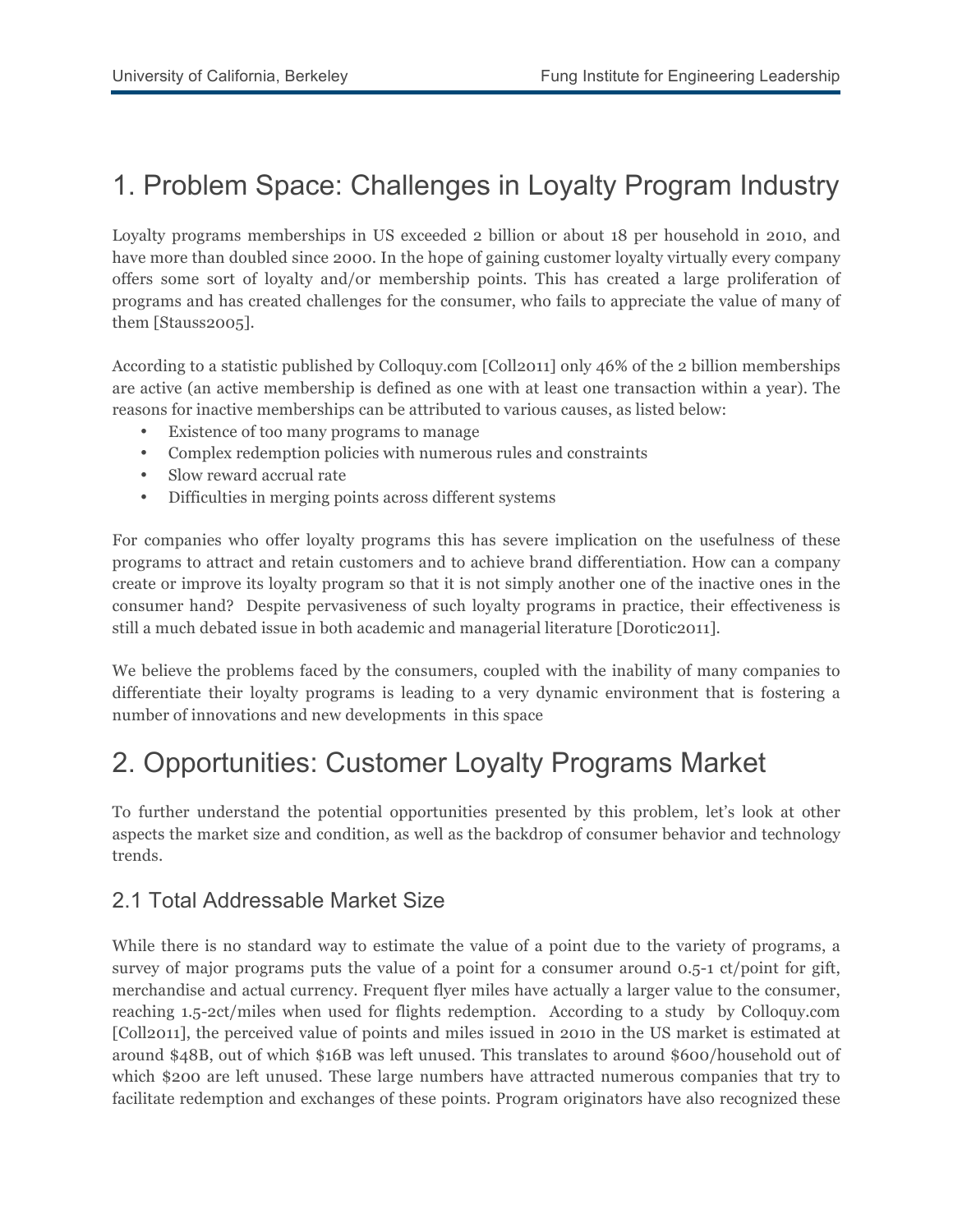issues and have understood that in order to improve customer loyalty they need to facilitate the redemption process. However, none of these programs have achieved significant adoption so far, thus leaving plenty of rooms in this untapped market.

### 2.2 Loyalty Program Value by Industry Categories

There are 3 broad industry categories that represent the major share of volume and value of loyalty rewards programs:

- Travel & Hospitality
- Financial Services
- Retail

The following table provides the loyalty program size for each industry categoty based on the total membership and perceived value of reward points:

| <b>Industry Category</b>                                             | % of Perceived Value<br>% of Loyalty Program<br>Memberships<br>of Reward Points |     | <b>Total Perceived Value</b><br>of Reward Points |  |  |  |
|----------------------------------------------------------------------|---------------------------------------------------------------------------------|-----|--------------------------------------------------|--|--|--|
| Travel & Hospitality                                                 | 32%                                                                             | 36% | \$17 billion                                     |  |  |  |
| <b>Financial Services</b>                                            | 20%                                                                             | 37% | \$18 billion                                     |  |  |  |
| Retail                                                               | 40%                                                                             | 40% | \$12 billion                                     |  |  |  |
| Other                                                                | 8%                                                                              | 2%  | \$1 billion                                      |  |  |  |
| Sources:                                                             |                                                                                 |     |                                                  |  |  |  |
| 2011 Forecast of US Consumer Loyalty Program Points Value [Coll2011] |                                                                                 |     |                                                  |  |  |  |

Table 2.1: Loyalty Program Value in 2011 by Industry Categories, US

#### 2.3 Consumer Behavior & Technology Trends

Consumer behavior has undergone dramatic changes since Internet commerce started a little over a decade ago. Online shopping has grown 10-20% annually depending on the regions. More and more people used alternative payment systems other than the traditional cash, credit or check, for example, PayPal, instant Coupon. At the same time, people are moving online to manage their finance, such as banking, tax service, and investment management.

These consumer behavior trends are only going to grow at a faster pace with the recent explosion of smart phones and tablet devices and ubiquitous WiFi & 3G networks, making more and more people connected online virtually 24x7. Consumers can buy books and music on their phone while waiting for flights in the airport. They will demand that loyalty points can just as easily be managed and spent as other form of currency. As we shall see in the next section, most existing players in this space have not yet provided the easy of use that is comparable to other aspects of online commerce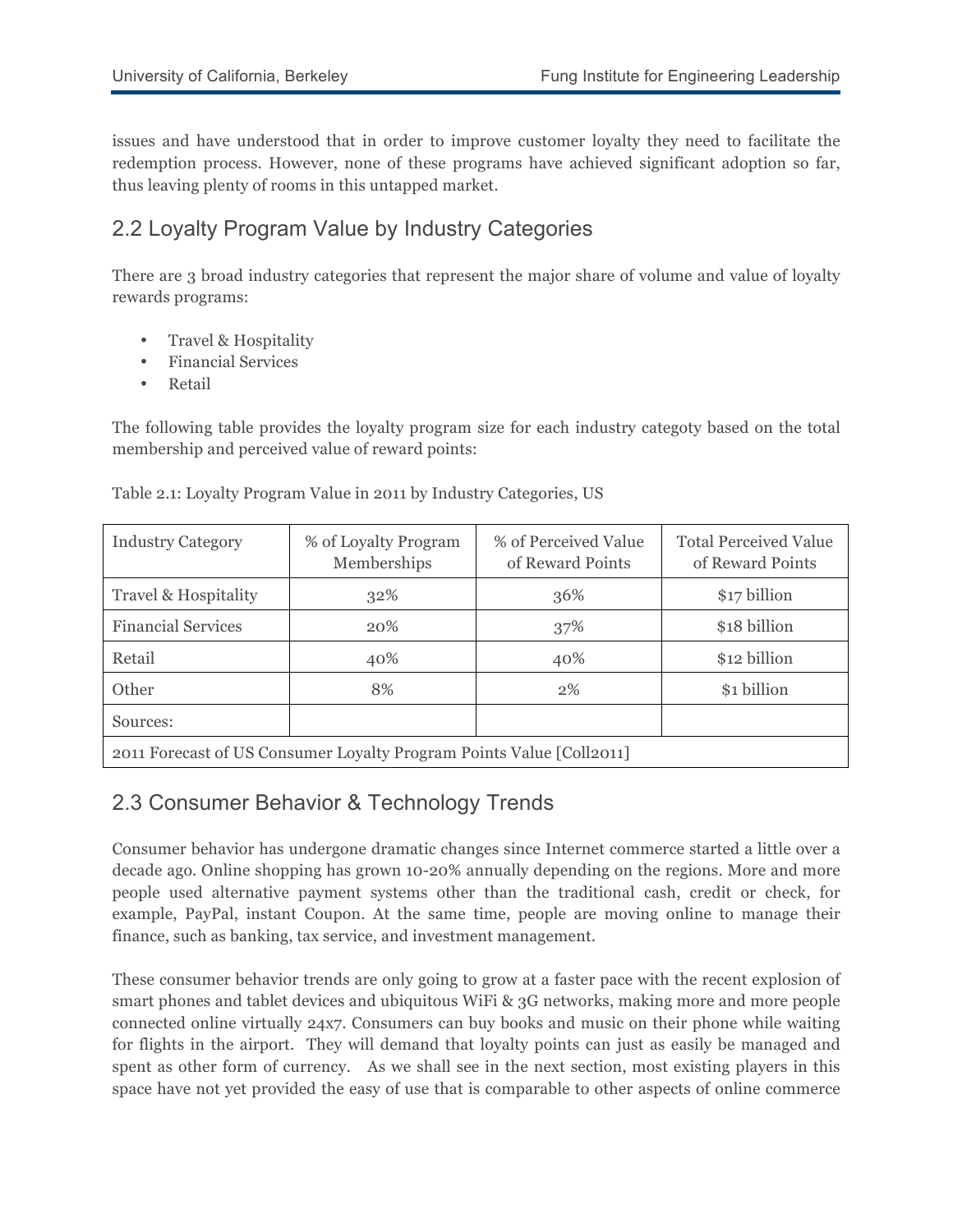and finance. The conditions are ripe for new players to utilize new technologies and approaches to simplify consumers' experience dealing with the loyalty programs.

In the remaining portion of this report we will analyze the current players in the emerging space of loyalty program rewards management as well as what the loyalty reward issuers are doing to address consumer frustration. Based on our findings we will try to forecast some trends in this market space.

## 3. Rewards Aggregation: Existing and New Players

Linked to the opportunities highlighted above, we observed a few trends in this industry.

To address consumer frustration of having to manage an average on 18 memberships/household, each one with its own set of rules, expiration dates, login passwords, redemption policies, and so on, several companies have appeared in the market places as early as the year 2000. These companies, called as a group "rewards aggregators", provide a service to the consumers and help them manage the various loyalty points [Swift2012].

Some of them like Points.com (founded in 2000) and AwardWallet (founded in 2004) have been around for quite some time, while others were created very recently. Common goals of these companies are to work with as many programs as possible and enable consumers to track all their points in a single location. By allowing them to track balance, track expiration dates, provide tips, program comparisons and even exchange points, the objective of these companies is to sign-up as many consumers as possible, so that they can negotiate better deals with the program originator and sell additional services like travels or booking services. More recent companies, such as UsingMiles.com, actually allow customers to make searches and booking using either cash or points.

The table below lists and compares the major loyalty point aggregator companies.

|              | N. of<br>programs<br>covered | Search | <b>Book</b><br>Travel | Track<br><b>Balances</b> | Track<br><b>Expiry</b> | Extra<br><b>Tips</b> | Differentiator(s)                                                                                                                                                                                                                                                                        |
|--------------|------------------------------|--------|-----------------------|--------------------------|------------------------|----------------------|------------------------------------------------------------------------------------------------------------------------------------------------------------------------------------------------------------------------------------------------------------------------------------------|
| Points.com   | 100                          | No.    | No.                   | Yes                      | N <sub>o</sub>         | Yes                  | - "Which is best for you:<br>trade or exchange" feature<br>- Can post trade requests<br>- Redeem to Paypal                                                                                                                                                                               |
| Award Wallet | 485                          | No.    | No.                   | Yes                      | Yes                    | No.                  | - Greatest number of<br>programs - air, hotel, credit<br>cards, shopping cards,<br>rentals, dining cards<br>award wallet<br>- OneCard - keeps track of<br>up to 30 air lines programs<br>for a quick checkin at the<br>airport<br>- Business interface for<br>tracking hundreds of users |

Table 3.1: Comparison of Rewards Aggregator Capabilities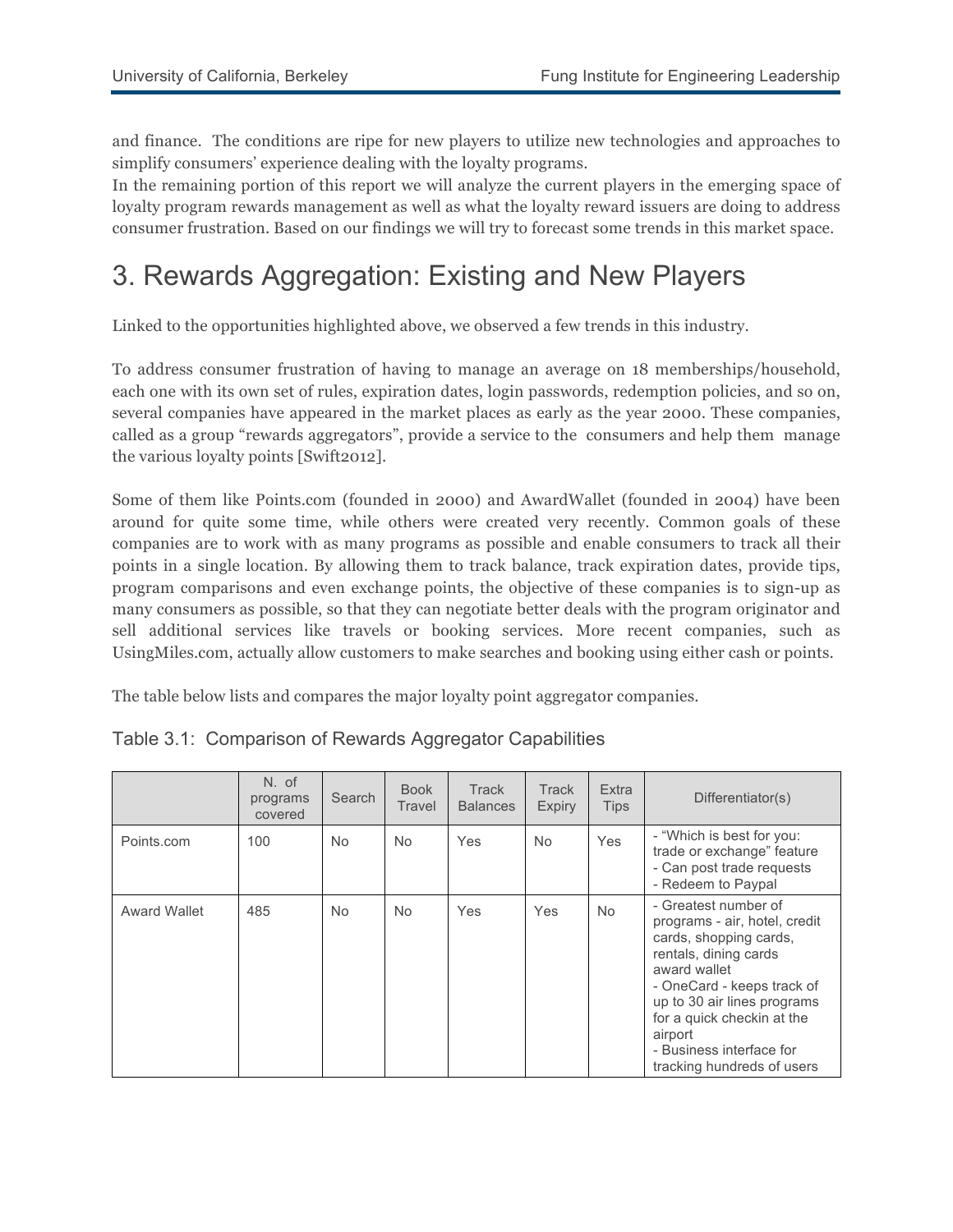| <b>MileWise</b>   | $400+$ | Yes       | Yes       | Yes | Yes       | Yes       | - Search results ranked<br>according to user-price.<br>travel preferences and<br>rewards earned<br>- Can transfer points to<br>Airline miles<br>- Book Travel                                                 |
|-------------------|--------|-----------|-----------|-----|-----------|-----------|---------------------------------------------------------------------------------------------------------------------------------------------------------------------------------------------------------------|
| SuperFly          | 65     | Yes       | Yes       | Yes | <b>No</b> | No        | - Combines the search<br>capabilities of Kayak.com<br>and Fly.com with mile<br>management features                                                                                                            |
| GoMiles           | 75     | Yes       | <b>No</b> | Yes | Yes       | <b>No</b> | None                                                                                                                                                                                                          |
| Traxo.com         | $100+$ | <b>No</b> | <b>No</b> | Yes | Yes       | <b>No</b> | - Consolidated travel info<br>from over 100 websites<br>(expedia, travelocity,<br>hotels.com, etc)<br>- Tracks travel history<br>- access to travel loyalty,<br>miles and point info<br>- Gives travel advice |
| MileageManager    | $80+$  | Yes       | <b>No</b> | Yes | Yes       | <b>No</b> | None                                                                                                                                                                                                          |
| mileBlaster       | 70     | <b>No</b> | <b>No</b> | Yes | Yes       | Yes       | - Optimized for mobile<br>phones                                                                                                                                                                              |
| <b>MilePort</b>   | $100+$ | <b>No</b> | <b>No</b> | Yes | Yes       | No        | - Travel news and deals<br>from USA TODAY<br>- Includes airport links,<br>currency converter, flight<br>delays, flight tracker,<br>map/directions, mileage<br>calculator, weather                             |
| <b>UsingMiles</b> | $85+$  | Yes       | Yes       | Yes | Yes       | Yes       | - Mile/point management<br>-Expiration alerts<br>- Search engine using cash<br>or points - this is unique                                                                                                     |

Some of the large loyalty point issuers have also started to address consumer frustration and capture their interest. For example, several programs have simplified the process of redeeming points. American express, for example has created an extremely flexible program where, in addition to the being able to redeem gifts, it is possible to use points in exchange of American express gift cards (0.5ct/point, 1 point=1\$ spent) or even use points during the checkout at Amazon.com (0.7ct/point). Similar programs have been developed by competitors. United Airlines has made it simpler to transfer points to other people or to transfer points to and from different programs by referring customers to the aggregator Points.com.

Other developments in the industry revolve around the old concept of partnerships between two or more companies. The classical example of partnership is the common frequent flyer program (United Airline's MileagePlus program members can earn miles from more than 100 MileagePlus partners, including Chase and Hertz). Another example is the when two proprietary programs agree to allow customers to transfer or convert rewards from one proprietary program into another proprietary program (American Express Membership Rewards allows consumers to transfer their rewards into a variety of frequent-flyer programs). The last case is the partnership between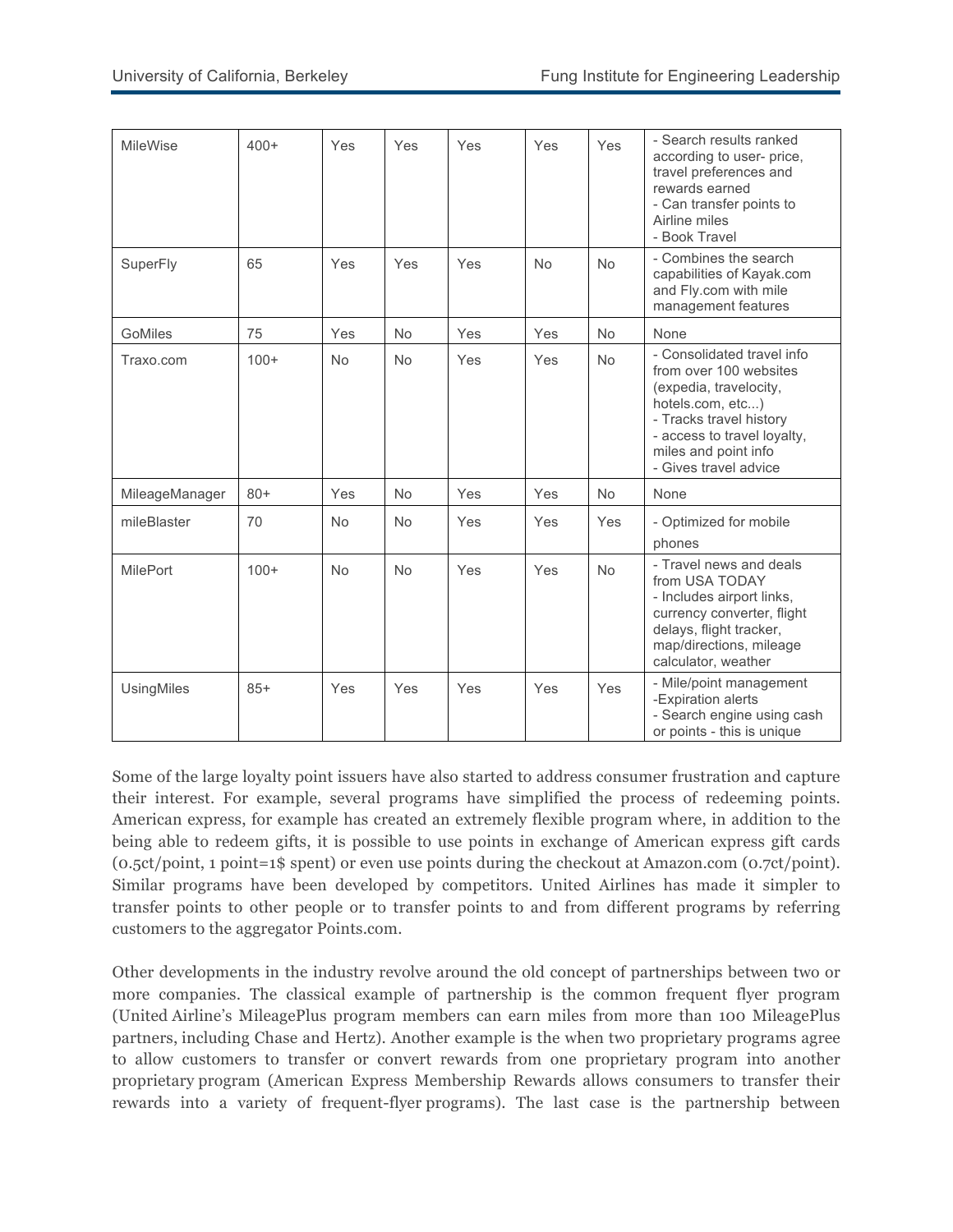merchants and program originators, where a proprietary program allows merchants to offer and fund bonus points to consumers who shop at their location through a designated channel. (Citi ThankYou Rewards Bonus Center features point offers from hundreds of merchants for shopping with them on-line).

Given the existence of a consumer problem, the interest of the program originators to capture consumer loyalty and the large quantity of point aggregators in the marketplace, we think that this space will go under substantial changes in the future. While it is difficult to predict what will actually happen, it is clear that the solution will have to achieve the objective of both reducing consumer pains while maintaining the loyalty program incentive for the program originators.

## 4. Trends in Rewards Program Aggregation in US

As discussed in the previous sections, the total perceived value of points and miles issued in 2010 in the U.S. for consumer-oriented rewards programs is estimated at \$48 billion. This rewards value is based on approximately \$3.9 trillion of consumer spending in Travel & Hospitality, Financial Services and Retail categories. The estimated \$48 billion figure shows that the rewards-program currency has become a significant economic force.

Given the scale of rewards program market space, we have already discussed the emergence of a number of web-sites which provide rewards-tracking service to consumers. These reward aggregators are trying to provide solutions for some of the key challenges in the loyalty rewards program space. In this section, we will look at the trends in this new reward-aggregation industry

#### 4.1 Towards More Collaboration and Partnerships



It will be useful to look at the ecosystem of the reward aggregators in Figure 4.1.1.

**Figure 4-1-1:** Ecosystem for the reward aggregators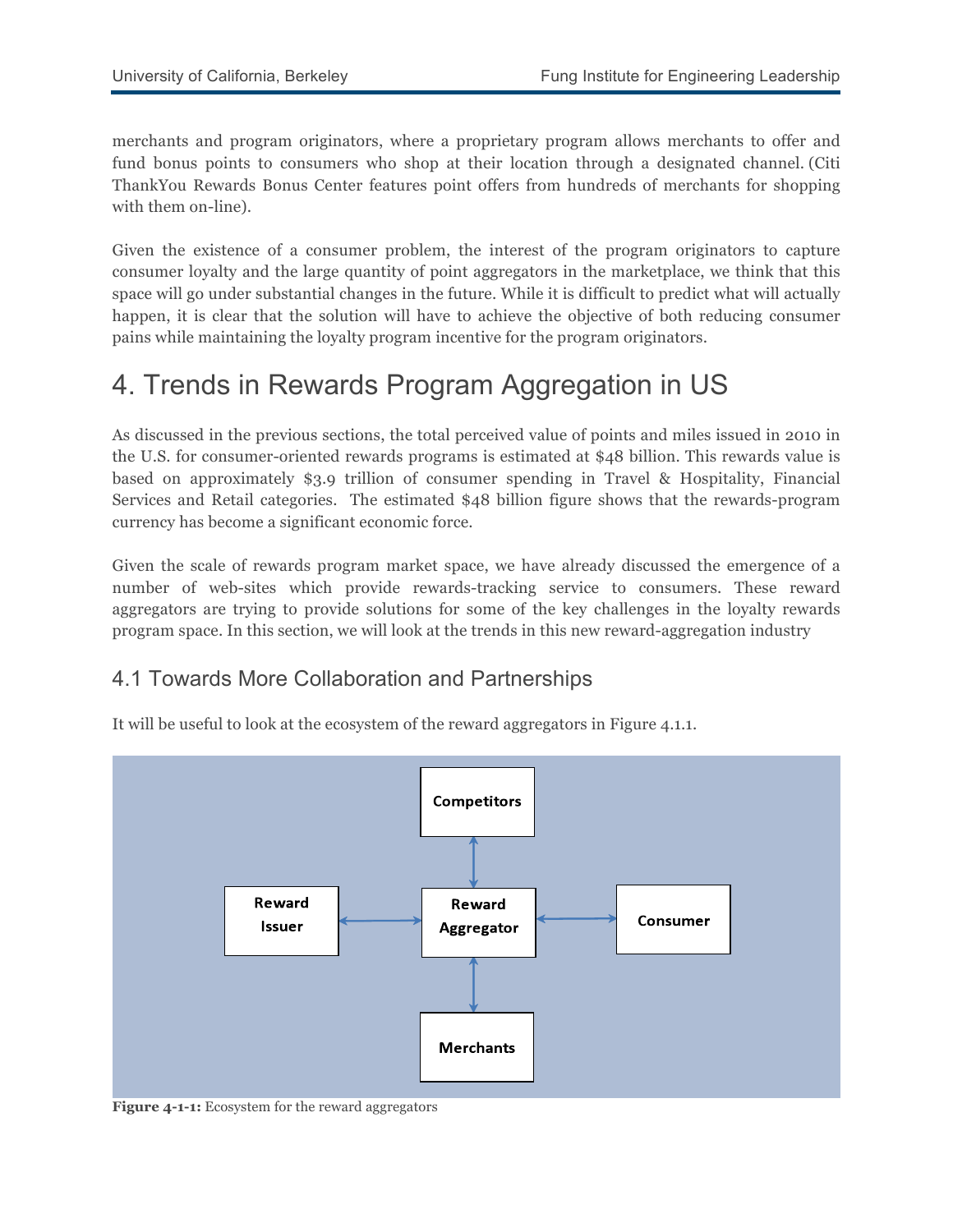The emerging rewards aggregator entrants have mostly focused on the consumer side of the ecosystem. The available solutions are geared towards addressing consumer pain by helping with managing multiple programs, and guiding complex redemption requirements.

However, successful aggregator in this space will need to address the challenges of reward issuers, one of the key constituents of the ecosystem. The reward issuers certainly benefit from aggregators as they provide a useful platform for consumers to be active loyalty program participants. However, without the direct connection between the reward issuers and aggregators, the reward issuers have less control over their value proposition, branding, and messaging. Reward aggregators who move in the direction of closer partnership with the reward issuers will help strengthen the relationship between the issuers and consumers as well as attract merchants who can provide consumers wider variety of earn and burn options.

A deeper collaboration between the constituents will not only help address consumer needs but also provide a level of independence and control to address reward issuer needs. There is some level of partnerships in the existing proprietary programs such as American Express Rewards (tied with various frequent flier programs), Citi ThankYou Bonus Center (tie up with number of merchants) and tie-in of frequent flier programs with other partners. In the aggregator space, Points.com has already moved in this direction by partnering with a number of industry players to provide consumers the ability to exchange between the reward programs ("Points.com establishes a currency exchange for loyalty programs", September 23, 2010 – www.pcmag.com).

The next wave of reward aggregators will differentiate themselves by offering a much higher level of partnerships with the issuers and merchants to provide the consumers a broader platform to trade and redeem their points and miles from various reward programs.

#### 4.2 Towards a Common Rewards Currency

The wave of collaboration between reward issuers, merchants and reward aggregators will lead to improved liquidity of rewards. In this scenario, the reward issuer distributes its own currency through its reward programs. Reward aggregators help consumers aggregate the currencies across the cluster for redemption. Merchants offer goods and services for redemption within this framework. This creates value for all constituents in the rewards industry ecosystem.

This trend is seen in some of the recent developments in this space. We have already mentioned the currency exchange feature provided by Points.com. A more recent player, SwiftExchange, has announced the development of the technology and ecosystem that blends points and miles from different reward programs to make them as easy to spend as cash. SwiftExchange's first deployment includes a payment widget that easily embeds into e-commerce sites and at point-of-sale. On March 22, 2012, SwiftExchange announced a milestone with the opening of its Atlanta Payment Technology Center which "has been created to facilitate the high degree of interdependent communication and collaboration required among merchants and reward program providers" (March 22, 2012 finance.yahoo.com). Along similar lines, on Jan 27, 2012, OSL Holdings Inc. announced the formation of OSL Rewards Corporation which "will bring a "reward currency" to the marketplace that will allow business and customers to use a virtual currency that shoppers can then redeem when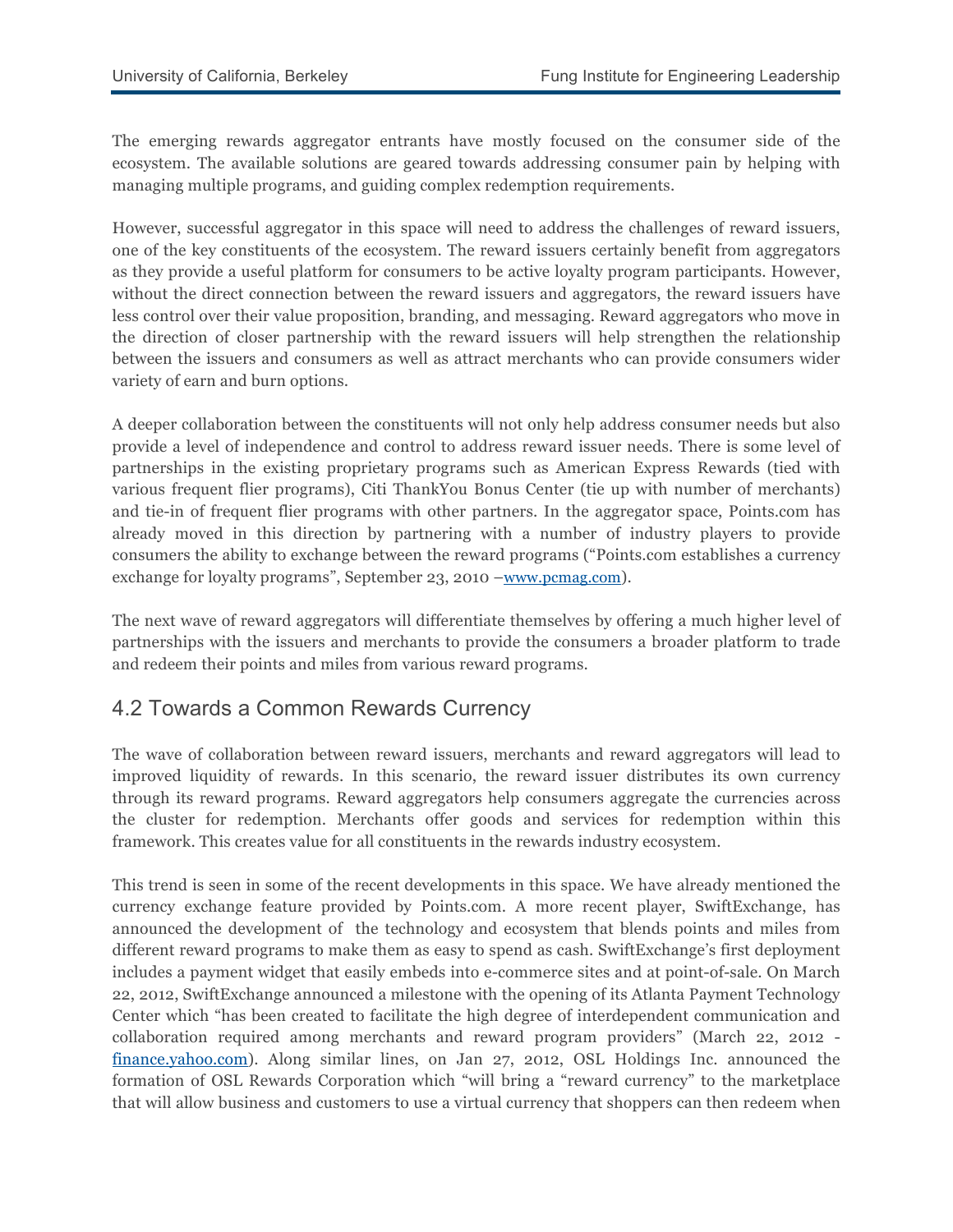shopping in retail stores, online, on their mobile devices and through other electronic platforms" (January 27, 2012 - www.prnewswire.com).

### 5. Conclusions

There is tremendous untapped value in aggregated accumulated value of loyalty rewards programs. The trends point to greater collaboration and development of platforms to facilitate much easier use of reward points and miles. In a few years, it will be quite common to see a "Rewards Currency" as one of the payment options at on-line retailers as well as point-of-sales terminals.

## **Bibliography**

[Stauss2005] Bernd Stauss, Maxie Schmidt, Andreas Schoeler, (2005) "Customer frustration in loyalty programs", International Journal of Service Industry Management, Vol. 16 Iss: 3, pp.229 – 252

[Dorotic2011] Dorotic, M., Bijmolt, T. H. and Verhoef, P. C. (2011), Loyalty Programmes: Current Knowledge and Research Directions. International Journal of Management Reviews.

[Coll2011] http://colloquy.com/files/2011-COLLOQUY-Census-Talk-White-Paper.pdf

[Swift2012] http://www.swiftexchange.com/resources/pdf/07-0202\_SwiftExchange\_WP\_16.pdf http://www.pcmag.com/article/print/254879

http://finance.yahoo.com/news/swift-exchange-announces-key-milestone-140200553.html http://www.prnewswire.com/news-releases/osl-holdings-inc-forms-loyalty-rewards-business-unit-138193509.html

Companies Websites cited in the report: http://points.com http://awardwallet.com/ http://secured.milewise.com/ http://www.superfly.com/ http://www.gomiles.com/ http://www.traxo.com/ http://www.mileagemanager.com/render.php http://www.mileblaster.com/ http://www.mileport.com/ http://www.usingmiles.com/ http://www.membershiprewards.com/HomePage.aspx?us\_nu=dd&inav=menu\_rewards\_mrhome http://www.united.com/web/en-us/content/mileageplus/default.aspx https://www.thankyou.com/ http://www.swiftexchange.com/index.html http://www.oslholdings.com/